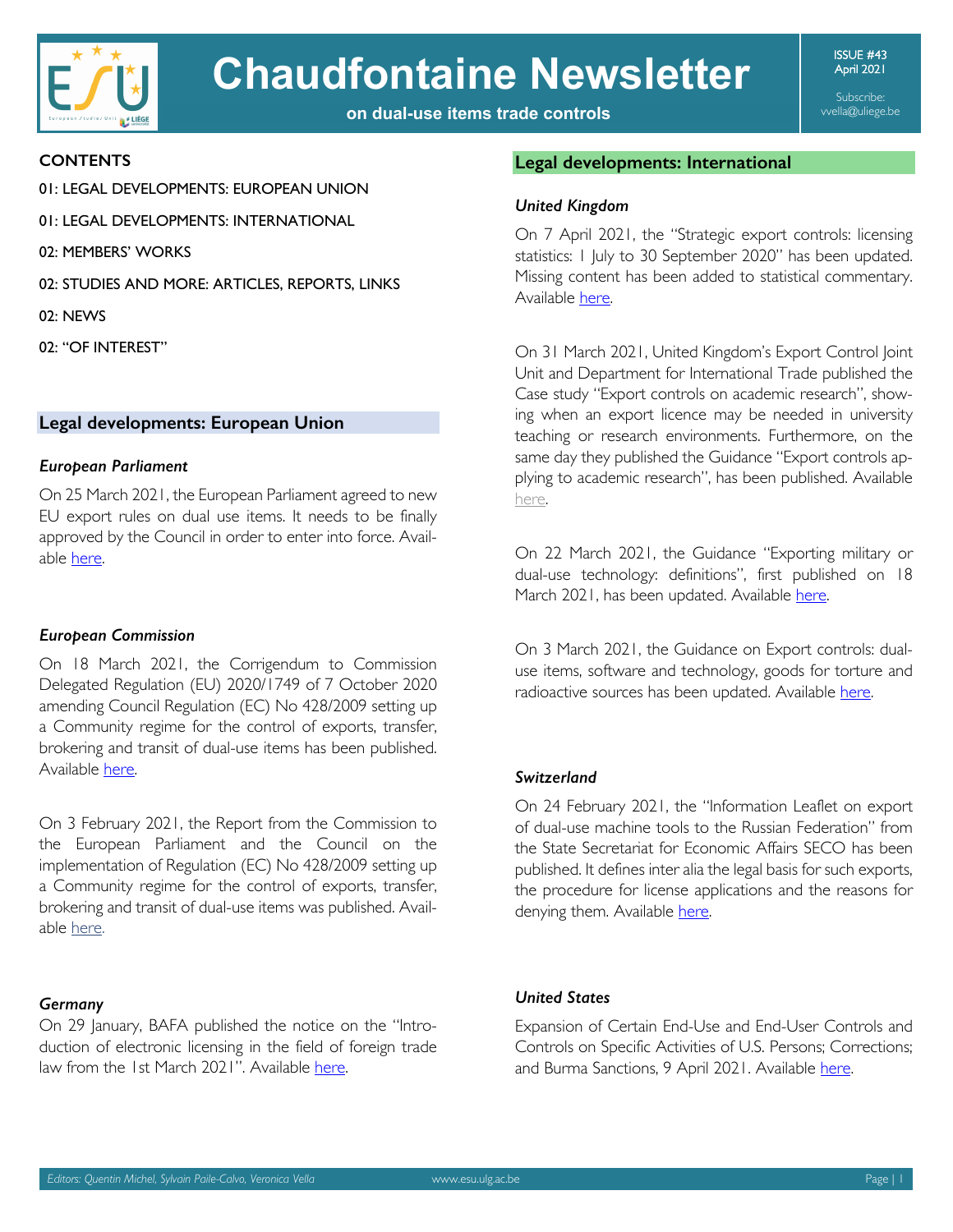

# **Chaudfontaine Newsletter**

**on dual-use items trade controls**

ISSUE #43 April 2021

Subscribe: vvella@uliege.be

Export Administration Regulations: Implementation of Wassenaar Arrangement 2019 Plenary Decisions; Elimination of Reporting Requirements for Certain Encryption Items, 29 March 2021. Available here.

Russia: Implementation of Chemical and Biological Weapons Control and Warfare Elimination Act of 1991 (CBW Act) Sanctions, 18 March 2021. This News document informs that certain license exceptions will be suspended for use with national security-controlled items destined for Russia, and most license applications for exports or reexports of national security-controlled items destined for Russia will be reviewed under a presumption of denial. Available here.

# **Members' works**

Q. Michel, V. Vella, L. Caponetti, *Introduction to International Strategic Trade Control Regimes (2021 edition),* ESU ULg, March 2021. Available here.

Filippo Sevini, Xavier Arnés-Novau, *Export Control Handbook for Chemicals (2021 edition)*, European Commission, Joint Research Centre (JRC), 29 March 2021. Available here.

Veronica Vella, "EU Dual-Use Exports: the Commission's 2019 Report", WorldECR, Issue 97, 2021.

### **Studies and more: Articles, reports, links**

J. Arterburn, E. D. Dumbacher, and P. O. Stoutland, Phd, "Signals in the noise - Preventing Nuclear Proliferation With Machine Learning & Publicly Available Information", Nuclear Threat Initiative, 2021. Available here.

Andrew Futter, "Explaining the nuclear challenges posed by emerging and disruptive technology: a primer for European policymakers and professionals", Non-Proliferation and Disarmament Papers, No. 73, March 2021. Available here.

# **News**

"Chinese National Charged with Criminal Conspiracy To Export US Power Amplifiers to China", U.S. Department of Justice, 30 March 2021. Available here.

"Russian national and engineering company admit guilt in scheme to evade U.S. national security trade sanctions", U.S. Department of Justice, 30 March 2021. Available here.

Enzo Caponetti, "The European Parliament approves the new EU export control regime on dual-use items", ESU ULg, 26 March 2021. Availble here.

"The Agency at the Center of America's Tech Fight With China", The New York Times, 26 March 2021. Available here.

"California Man Sentenced for Illegally Exporting Cesium Atomic Clocks to Hong Kong", U.S. Department of Justice, 5 March 2021. Available here.

BIS imposes denial order on New Jersey resident for exports to Russian nuclear weapons center and other prohibited end users, Bureau of industry and Security, 10 March 2021. Available here.

Veronica Vella, "Germany to issue DU licenses exclusively in electronic form", ESU ULg, 25 February. Available here.

"Princeton University resolves allegations of export law violations with administrative settlement", Bureau of Industry and Security, 2 February 2021. Availble here.

## **"Of interest"**

### EU Partner-to-Partner (P2P) webpage